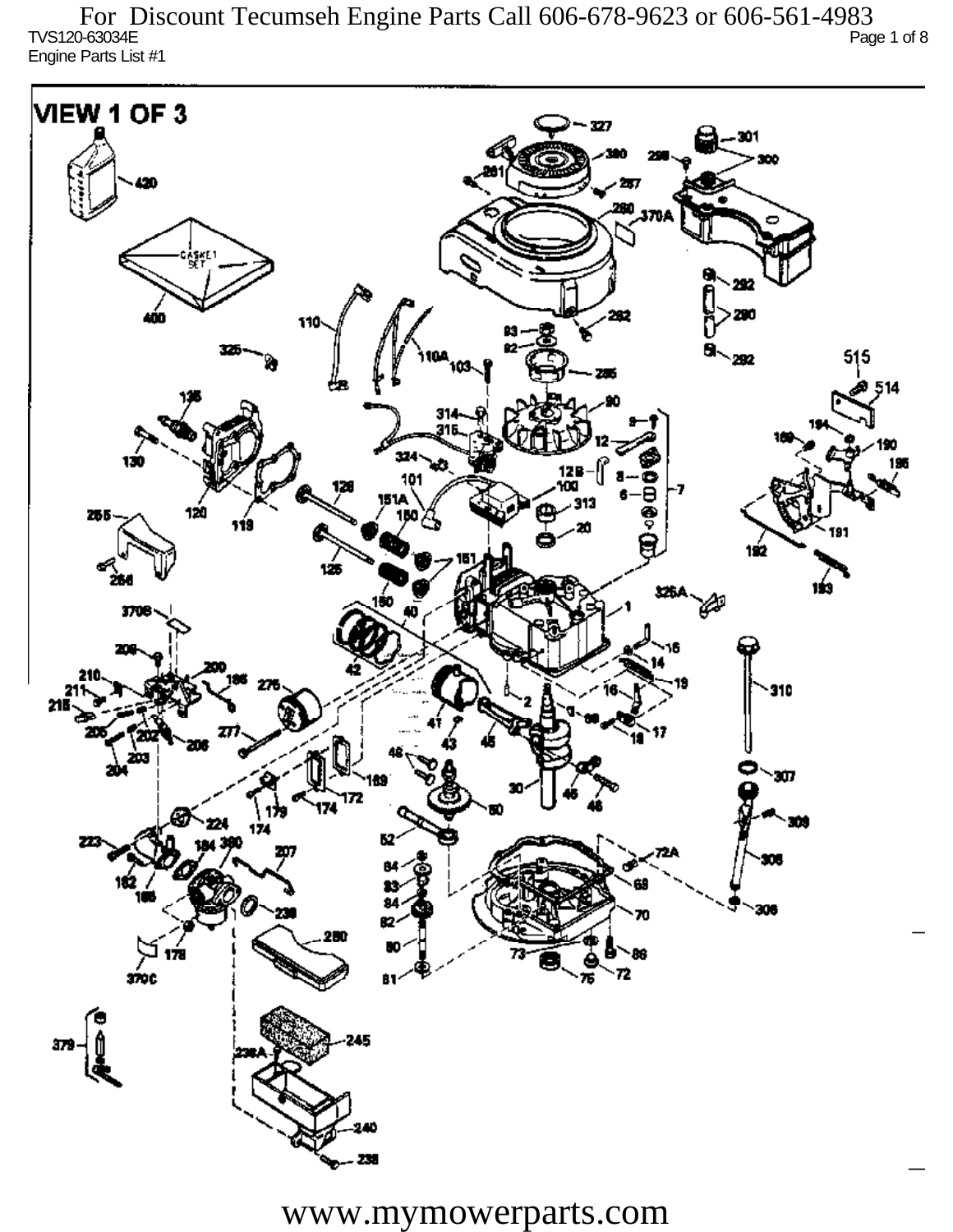| Ref # Part Number    | Qty Description                                              |
|----------------------|--------------------------------------------------------------|
| 1 33968B             | Cylinder (Incl. 2 & 20) (2-13/16")                           |
| 2 26727              | Pin, Dowel                                                   |
| 6 33734              | Element, Breather                                            |
| 7 34214A             |                                                              |
|                      | Breather Ass'y. (Incl. 6, 8, 9, 12, & 12A)                   |
| 8 33735              | * Gasket, Breather                                           |
| 9 30200              | Screw, 10-24 x 9/16"                                         |
| 12 33886             | Tube, Breather                                               |
| 14 28277             | Washer, Flat                                                 |
| 15 30589             | Rod, Governor (Incl. 14)                                     |
| 16 31383A            | Lever, Governor                                              |
| 17 31335             | Clamp, Governor lever                                        |
| 18 650548            | Screw, 8-32 x 5/16"                                          |
| 19 31361             | Spring, Extension                                            |
| 20 32600             | Seal, Oil                                                    |
| 30 34477B            | Crankshaft                                                   |
| 32 32323             | Washer, Thrust NOTE: This thrust washer maynot be            |
|                      | required if a new crankshafthas been installed. Check the    |
|                      | proper Mechanic's Handbook for acceptable end play. Use      |
|                      | this .010" thrust washer if excess end play is measured.     |
|                      |                                                              |
| 40 34535             | Piston, Pin & Ring Set (Std.) (2-13/1 6")                    |
| 40 34536             | Piston, Pin & Ring Set (.010" OS)                            |
| 40 34537             | Piston, Pin & Ring Set (.020" OS)                            |
| 41 33562B            | Piston & Pin Ass'y (Incl. 43) (Std.) (2 -13/16")             |
| 41 33563B            | Piston & Pin Ass'y. (Incl. 43) (.010" OS)                    |
| 41 33564B            | Piston & Pin Ass'y. (Incl. 43) (.020" OS)                    |
| 42 33567             | Ring Set (Std.) (2-13/16" Bore)                              |
| 42 33568             | Ring Set (.010" OS)                                          |
| 42 33569             | Ring Set (.020" OS)                                          |
| 43 20381             | Ring, Piston pin retaining                                   |
| 45 32875             | Rod Assy., Connecting (Incl. 46)                             |
| 46 32610A            | Bolt, Connecting rod                                         |
| 48 27241             | Lifter, Valve                                                |
|                      | Camshaft (MCR)                                               |
| 50 33553             |                                                              |
| 52 29914             | Oil Pump Assy.                                               |
| 69 35261             | * Gasket, Mounting flange                                    |
| 70 34311C            | Flange Ass'y. (Incl. 72, 72A, 73, 75 & 80)                   |
| 72 30572             | Plug, Oil drain (Incl. 73)                                   |
| 73 28833             | * Drain Plug Gasket (Not req. W/plastic plug)                |
| 75 27897             | Seal, Oil                                                    |
| 80 30574             | Shaft, Governor                                              |
| 81 30590A            | Washer, Flat                                                 |
| 82 30591             | Gear Assy., Governor (Incl. 81)                              |
| 83 30588A            | Spool, Governor                                              |
| 84 29193             | Ring, Retaining                                              |
| 86 650488            | Screw, 1/4-20 x 1-1/4"                                       |
| 89 611004            | <b>Flywheel Key</b>                                          |
| 90 611046A           | <b>Flywheel</b>                                              |
| 92 650815            | Washer, Belleville                                           |
| 93 650816            | Nut, Flywheel                                                |
| 100 34443A           | Solid State Ignition                                         |
| 100 730207           | Magneto-to-Solid State Conv. Kit (Includes solid state       |
|                      | module, solid state flywheel key, and instructions.) (Use as |
|                      | required on external ignition engines only.)                 |
| 101 610118           | Cover, Spark plug (Use as required)                          |
| 103 650814           | Screw, Torx T-15, 10-24 x 1"                                 |
| 110 34961            | <b>Ground Wire</b>                                           |
| 118 730194           | Rope Guide Kit (Use as required)                             |
|                      |                                                              |
| www.mymowerparts.com |                                                              |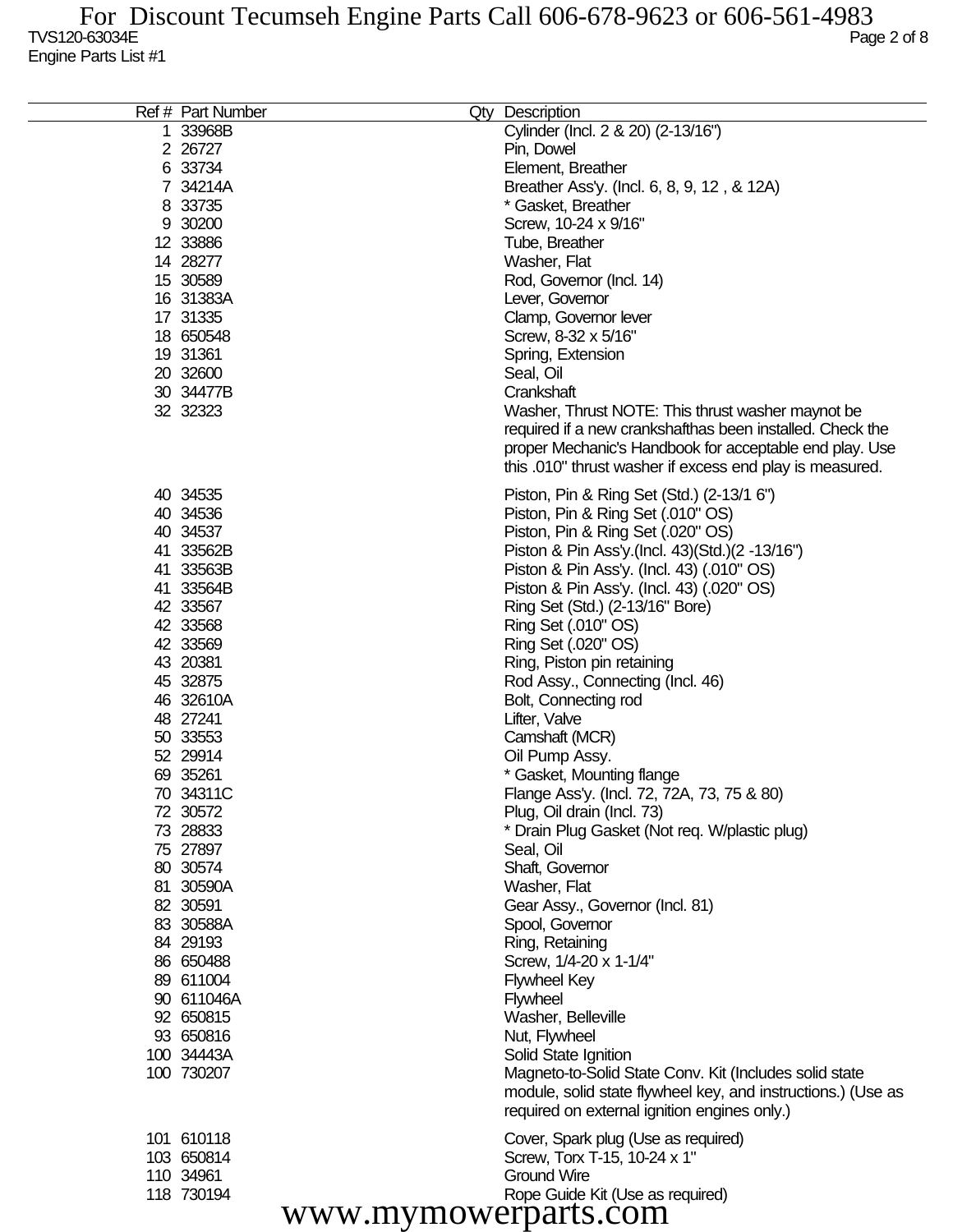| Ref # Part Number    | Qty Description                                           |
|----------------------|-----------------------------------------------------------|
| 119 33554A           | * Gasket, Head                                            |
| 120 34342            | Head, Cylinder                                            |
| 125 29314B           | Intake Valve (Std.) (Incl. 151) (Conventional Ports)      |
| 125 29315C           | Intake Valve (1/32" OS) (Incl. 151) (Conventional Ports)  |
| 125 29313C           | Exhaust Valve (Std.) (Incl. 151) (Inverted Ports)         |
| 126 29313C           | Exhaust Valve (Std.) (Incl. 151) (Conventional Ports)     |
| 126 29315C           | Exhaust Valve (1/32" OS) (Incl. 151) (Conventional Ports) |
| 126 34776            | Exhaust Valve (Std.) (Incl. 151) (Conventional Ports)     |
| 126 32644A           | Intake Valve (Incl. 151) (Inverted Po rts)                |
| 130 6021A            | Screw, 5/16-18 x 1-1/2" (Use as requi red)                |
| 130 650697A          | Screw, 5/16-18 x 2-1/2" (Use as requi red)                |
| 135 35395            | Resistor Spark Plug (RJ19LM)                              |
| 150 31672            | Spring, Valve                                             |
| 151 31673            | Cap, Lower valve spring                                   |
| 169 27234A           | Gasket, Valve spring box cover                            |
| 172 32755            | Cover, Valve spring box                                   |
| 174 650128           | Screw, 10-24 x 1/2"                                       |
| 178 29752            | Nut & Lockwasher, 1/4-28                                  |
| 182 6201             | Screw, 1/4-28 x 7/8"                                      |
| 184 26756            | * Gasket, Carburetor                                      |
| 186 34337            | Link, Governor spring                                     |
|                      | Screw, 1/4-20 x 3/8"                                      |
| 189 650839           | Lever, Brake                                              |
| 190 35831            |                                                           |
| 191 35015B           | Bracket Assy., S.E. Brake (Incl. 195)                     |
| 192 34966            | Link, Control                                             |
| 193 34965            | Spring, Extension                                         |
| 194 32309            | Ring, Retaining                                           |
| 195 610973           | Terminal Assy.                                            |
| 200 33131A           | Control Bracket (Incl. 202 thru 206)                      |
| 202 33802            | Spring, Compression                                       |
| 203 31342            | Spring, Compression                                       |
| 204 650549           | Screw, 5-40 x 7/16"                                       |
| 205 650777           | Screw, 6-32 x 21/32"                                      |
| 206 610973           | Terminal (Use as required)                                |
| 207 34336            | Link, Throttle                                            |
| 209 30200            | Screw, 10-24 x 9/16"                                      |
| 210 27793            | Clip, Conduit                                             |
| 211 28942            | Screw, 10-32 x 3/8"                                       |
| 223 650451           | Screw, 1/4-20 x 1"                                        |
| 224 34690A           | * Gasket, Intake pipe                                     |
| 238 650806           | Screw, 10-32 x 5/8"                                       |
| 239 34338            | * Gasket, Air cleaner                                     |
| 240 34858            | Body, Air cleaner                                         |
| 246 34340            | Element, Air cleaner                                      |
| 246E 35435           | Filter, Pre-air (Use as required)                         |
| 250 34341A           | Cover, Air cleaner                                        |
| 260 35484            | Housing, Blower                                           |
| 261 30200            | Screw, 10-24 x 9/16"                                      |
| 262 650831           | Screw, 1/4-20 x 15/32"                                    |
| 275 27181B           | Muffler Kit (Incl. 274 & 277)                             |
| 277 650795           | Screw, 1/4-20 x 2-1/4" (Use as requir ed)                 |
| 277 650774           | Screw, 1/4-20 x 2-3/8" (Use as requir ed)                 |
| 277 792005           | Screw, 1/4-20 x 2-1/2" (Use as requir ed)                 |
| 285 35000            | Hub, Starter                                              |
| 287B 650884          | Screw, 8-32 x 1/2"                                        |
| 290 34357            | Fuel Line (Epichlorohydrin 6-3/4")(17 cm)                 |
| 290 29774            | Fuel Line(Braided 8-1/4")(21 cm)(Use as req.)             |
| 290 30705            | Fuel Line (Braided 16")(40 cm)(Use as req.)               |
| www.mymowerparts.com |                                                           |
|                      |                                                           |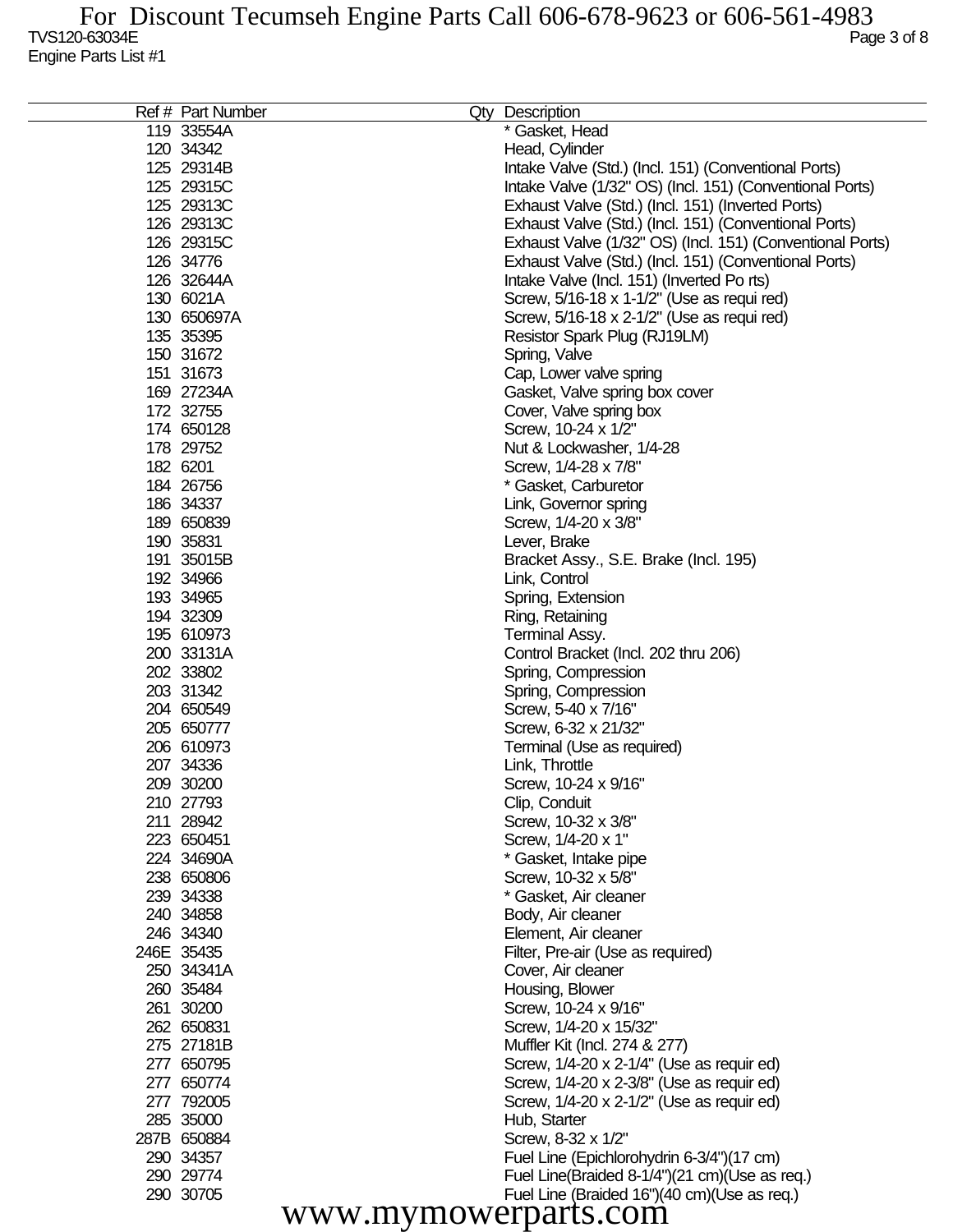## TVS120-63034E Page 4 of 8 Engine Parts List #1 For Discount Tecumseh Engine Parts Call 606-678-9623 or 606-561-4983

| Ref # Part Number | Qty Description                                                                                                                                   |
|-------------------|---------------------------------------------------------------------------------------------------------------------------------------------------|
| 290 30962         | Fuel Line (Braided 32")(81 cm)(Use as req.)                                                                                                       |
| 292 26460         | Clamp, Fuel line                                                                                                                                  |
| 298 28763         | Screw, 10-32 x 35/64"                                                                                                                             |
| 301 33032         | Fuel Cap (Use as required)                                                                                                                        |
| 305 34264         | Oil Fill Tube                                                                                                                                     |
| 306 34265         | Gasket, Oil fill tube                                                                                                                             |
| 306 34282         | "O" Ring (This "O" ring is required with metal fill tube only<br>when replacement mounting flange with .777 dia. oil fill hole<br>has been used.) |
| 307 33590         | "O" Ring                                                                                                                                          |
| 309 650562        | Screw, 10-32 x 1/2"                                                                                                                               |
| 310 34267         | Oil Dipstick (Incl. 150)                                                                                                                          |
| 313 34080         | Spacer, Flywheel key                                                                                                                              |
| 327 35392         | Plug, Starter                                                                                                                                     |
| 370J 34870        | Decal, Instruction (Optional)                                                                                                                     |
| 370H 34387        | Decal, Instruction (Optional)                                                                                                                     |
| 370A 34346        | Decal, Instruction                                                                                                                                |
| 379 631021        | Inlet Needle, Seat & Clip Assy.                                                                                                                   |
| 380 632099        | Carburetor (Incl. 184) (Refer to Division 5, Section A, page<br>A2-6 or Fiche 8A, Grid E-9 for breakdown)                                         |
| 390 590621        | Rewind Starter (Refer to Division 5, Section C, page 34 or<br>Fiche 8A, Grid G-5 for breakdown)                                                   |
| 400 33740D        | * Gasket Set (Incl. items marked *)                                                                                                               |
| 420 730225        | SAE 30, 4-Cycle Engine Oil (Quart)                                                                                                                |
| 425 730571        | Starter Muff Kit (Incl.370J,426,427)(Opt.)                                                                                                        |
| 426 32203         | Starter Air Cleaner (Optional)                                                                                                                    |
| 427 32204         | Starter Air Cleaner Bracket (Optional)                                                                                                            |
| 436 611006        | Stator Plate Ass'y.(Incl.377,378,437, 442-448)                                                                                                    |
| 437 30551         | Spring, Breaker box cover                                                                                                                         |
| 438 610947        | Cover, Dust                                                                                                                                       |
| 439 610955        | Gasket, Stator cover                                                                                                                              |
| 440 30992         | Cam, Breaker                                                                                                                                      |
| 442 610385        | Washer                                                                                                                                            |
| 443 610408        | Nut, 8-32                                                                                                                                         |
| 444 29181         | Breaker Fastening Screw & Washer                                                                                                                  |
| 445 610593        | <b>Condenser Fastening Screw</b>                                                                                                                  |
| 446 33356         | Terminal, Ground                                                                                                                                  |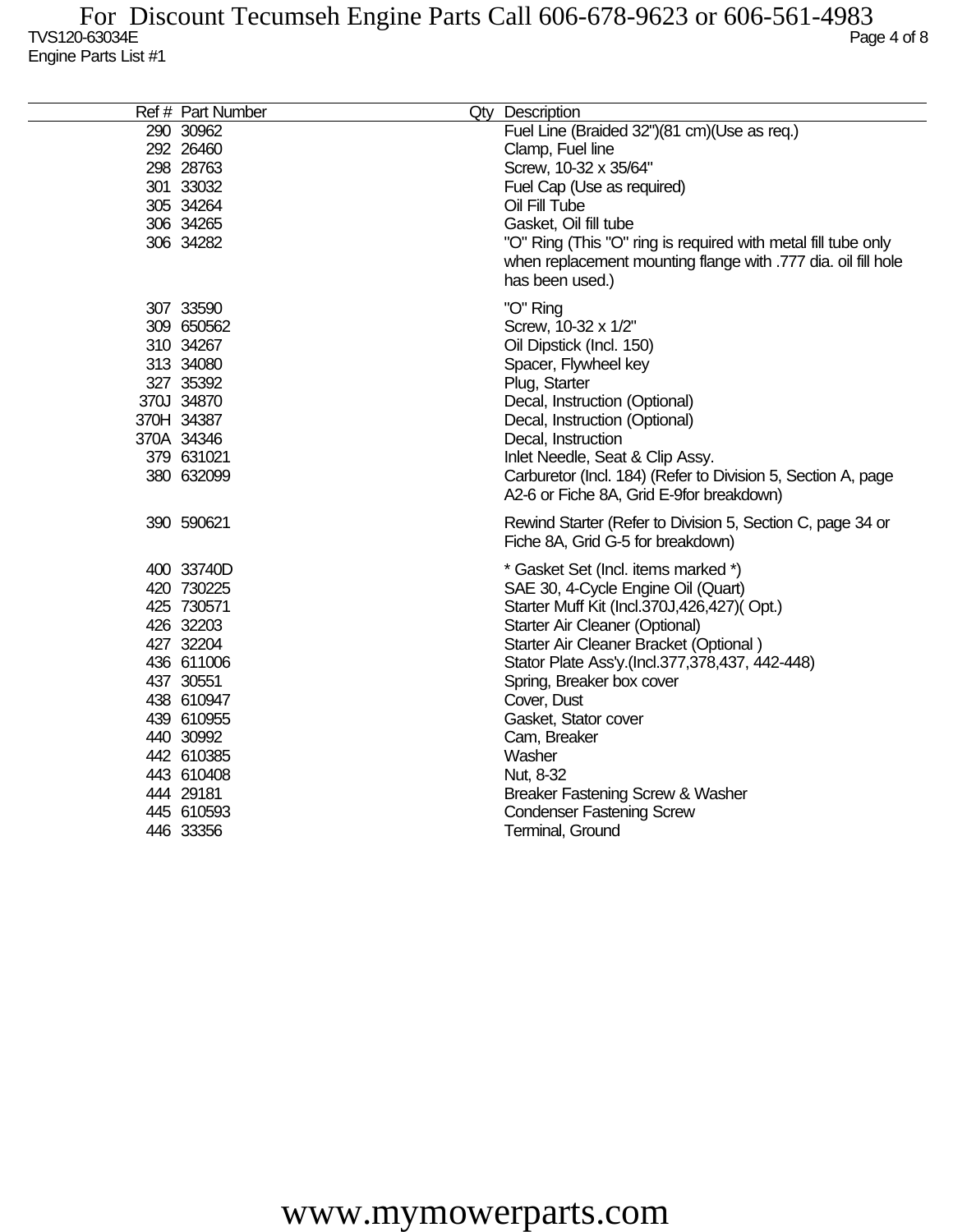TVS120-63034E Page 5 of 8 Engine Parts List #2 For Discount Tecumseh Engine Parts Call 606-678-9623 or 606-561-4983

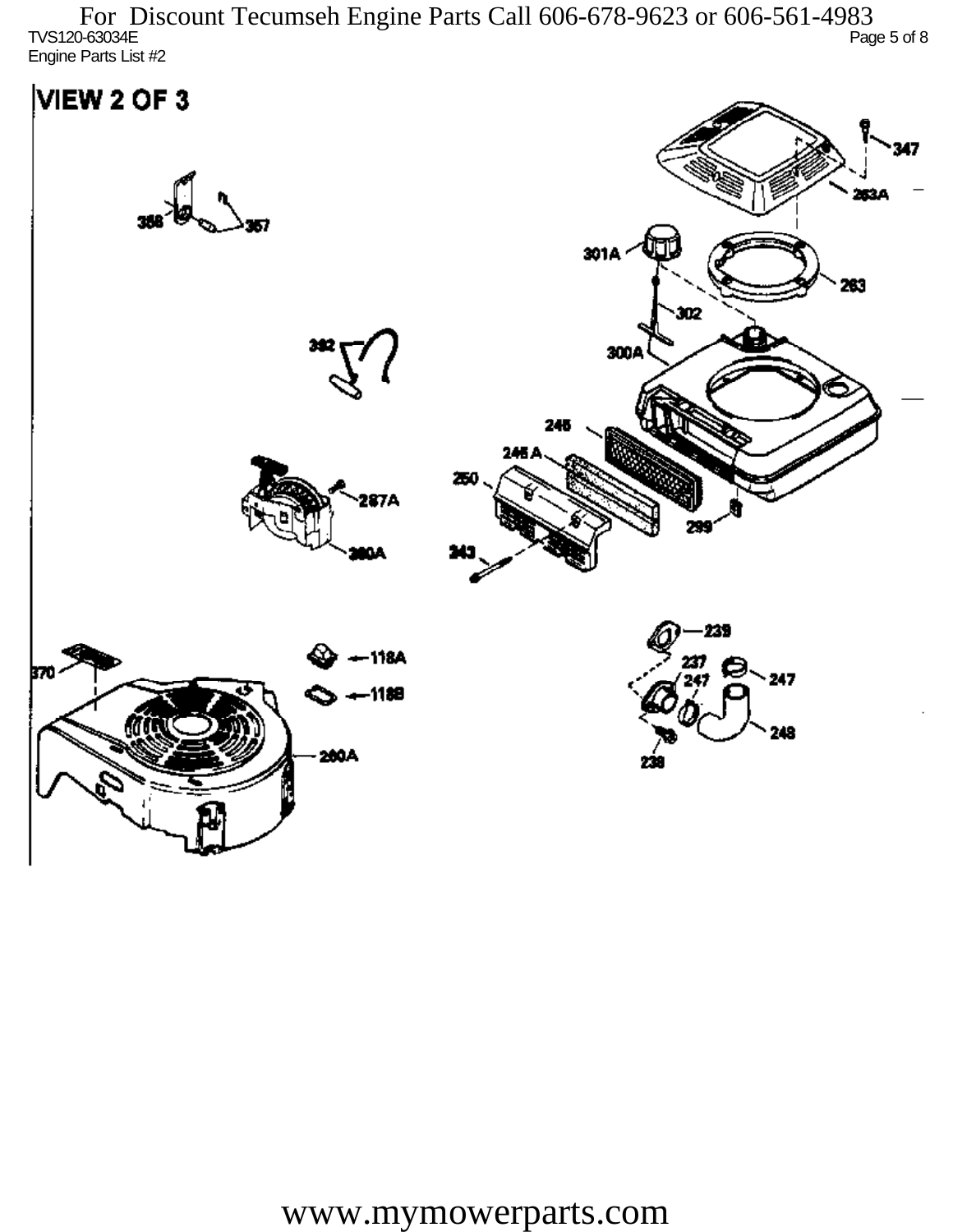|      | Ref # Part Number | Qty Description                                                                                                                                                                                                                       |
|------|-------------------|---------------------------------------------------------------------------------------------------------------------------------------------------------------------------------------------------------------------------------------|
|      | 32 32323          | Washer, Thrust NOTE: This thrust washer maynot be<br>required if a new crankshafthas been installed. Check the<br>proper Mechanic's Handbook for acceptable end play. Use<br>this .010" thrust washer if excess end play is measured. |
|      | 118 730194        | Rope Guide Kit (Use as required)                                                                                                                                                                                                      |
|      | 238 650806        | Screw, 10-32 x 5/8"                                                                                                                                                                                                                   |
|      | 239 34338         | * Gasket, Air cleaner                                                                                                                                                                                                                 |
|      | 246E 35435        | Filter, Pre-air (Use as required)                                                                                                                                                                                                     |
|      | 246 34340         | Element, Air cleaner                                                                                                                                                                                                                  |
|      | 250 34341A        | Cover, Air cleaner                                                                                                                                                                                                                    |
|      | 287A 650735       | Screw, 10-24 x 3/8" (Use as required)                                                                                                                                                                                                 |
| 287A |                   | Pop Rivet (3/16" Dia.) (Purchase loca lly)                                                                                                                                                                                            |
|      | 287B 650884       | Screw, 8-32 x 1/2"                                                                                                                                                                                                                    |
|      | 300A 34476        | Fuel Tank (Incl. 292 & 301)                                                                                                                                                                                                           |
|      | 370 550223        | Decal, Name                                                                                                                                                                                                                           |
|      | 370J 34870        | Decal, Instruction (Optional)                                                                                                                                                                                                         |
|      | 370H 34387        | Decal, Instruction (Optional)                                                                                                                                                                                                         |
|      | 425 730571        | Starter Muff Kit (Incl.370J,426,427)(Opt.)                                                                                                                                                                                            |
|      | 426 32203         | Starter Air Cleaner (Optional)                                                                                                                                                                                                        |
|      | 427 32204         | Starter Air Cleaner Bracket (Optional)                                                                                                                                                                                                |
|      | 436 611006        | Stator Plate Ass'y.(Incl.377,378,437, 442-448)                                                                                                                                                                                        |
|      | 437 30551         | Spring, Breaker box cover                                                                                                                                                                                                             |
|      | 438 610947        | Cover, Dust                                                                                                                                                                                                                           |
|      | 439 610955        | Gasket, Stator cover                                                                                                                                                                                                                  |
|      | 440 30992         | Cam, Breaker                                                                                                                                                                                                                          |
|      | 442 610385        | Washer                                                                                                                                                                                                                                |
|      | 443 610408        | Nut, 8-32                                                                                                                                                                                                                             |
|      | 444 29181         | Breaker Fastening Screw & Washer                                                                                                                                                                                                      |
|      | 445 610593        | <b>Condenser Fastening Screw</b>                                                                                                                                                                                                      |
|      | 446 33356         | <b>Terminal, Ground</b>                                                                                                                                                                                                               |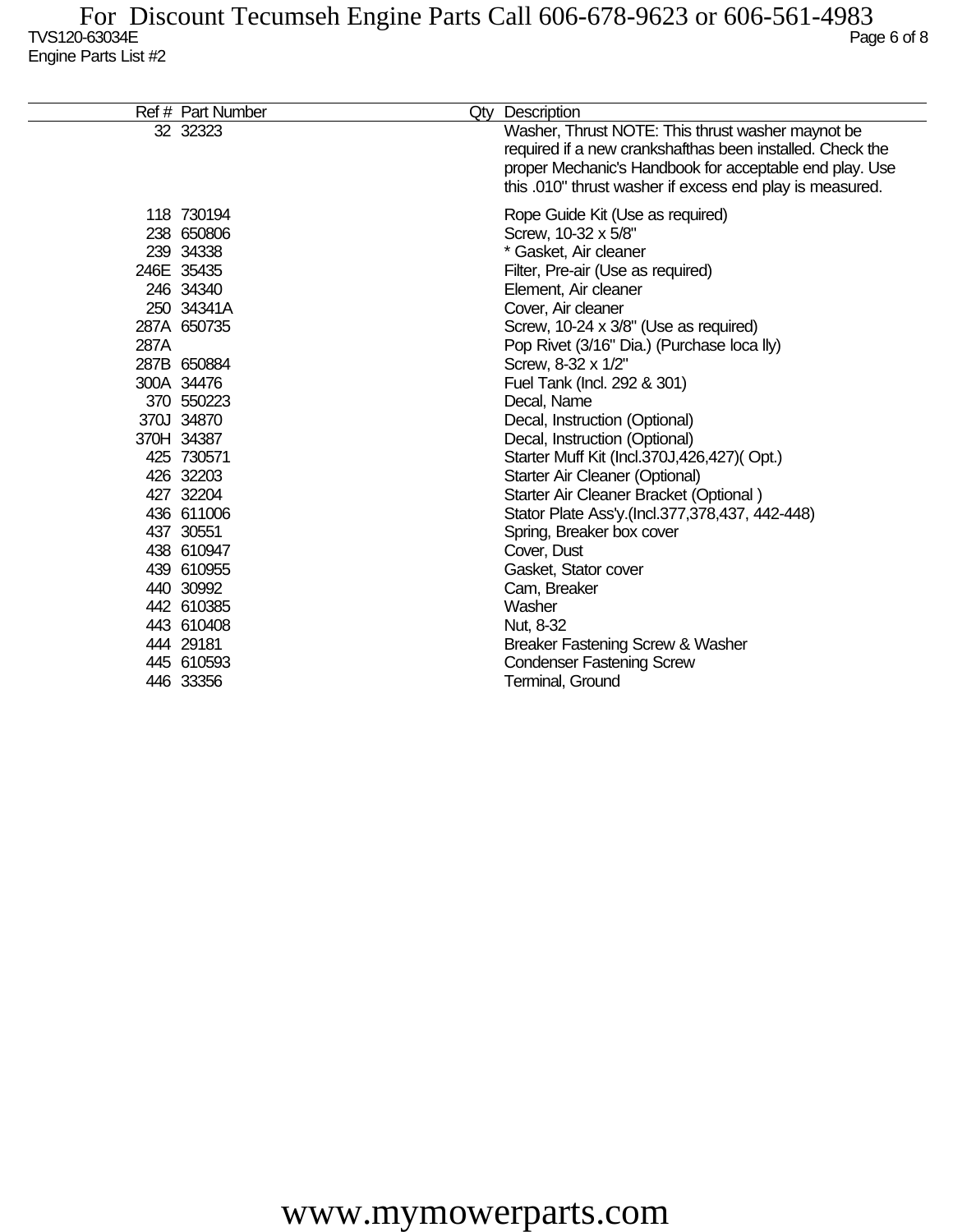TVS120-63034E Page 7 of 8 Engine Parts List #3 For Discount Tecumseh Engine Parts Call 606-678-9623 or 606-561-4983